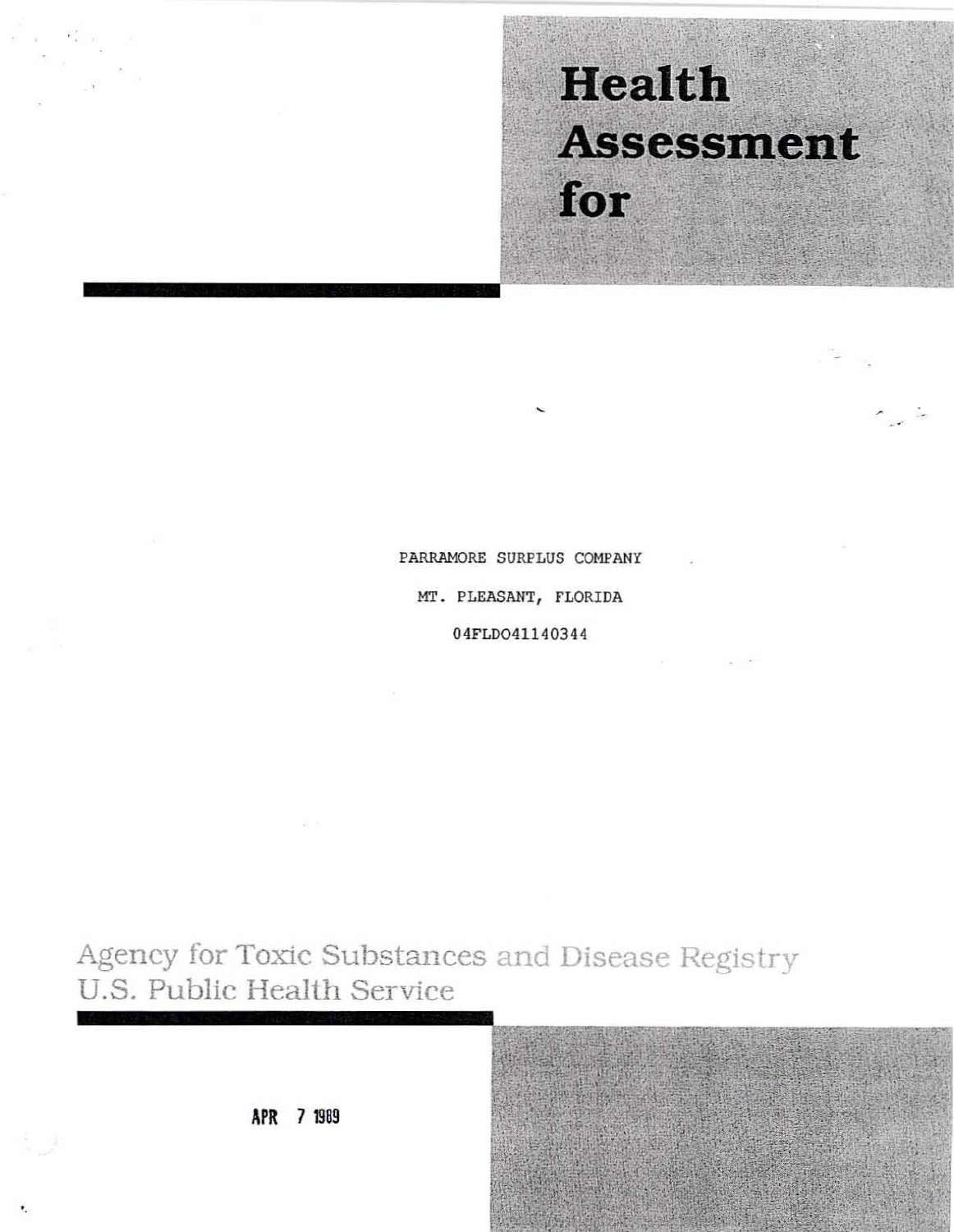#### BACKGROUND

## A. SITE DESCRIPTION

The Parramore NPL Site is located in Mt. Pleasant, Gadsden County, Florida. Parramore is a storage and resale company for Navy and Air Force surplus equipment. Beginning in 1972 Parramore began storing drums on the property. The Florida Department of Environmental Regulations (rDER) inspected the site and noted 400 to 600 drums, some of which were leaking. FDER also noted vegetational stress in areas at the site.

Samples were taken of the soil and the wastes present on the ground surface. These samples indicated elevated concentrations of polychlorinated biphenyls, organic compounds, and some metals. The Environmental Protection Agency (EPA), FDER, and the owner of Parramore agreed that Parramore would remove the surface contamination. After the removal was complete samples were taken of the soil. Three new areas of contamination were located. Parramore remediated these areas as well. Sampling after the second removal indicated that the contamination had been removed.

A modified Remedial Investigation (RI) was conducted to determine whether all source materials had been removed and to determine whether there was any groundwater contamination directly related to the site. The RI determined that all source materials had been successfully removed with the exception of the three small areas that had been the target of the second remediation. It was determined that the concentration of the contamination present in these areas would not damage the environment or be of human health concern.

The ROD signed September 1987 mandated a no action alternative for source control and monitoring well installation to determine whether contamination was present in the groundwater. Four wells were constructed. Two samples were taken from the wells in June and July 1988. Results from the samples indicated that there was no contamination present at concentrations of concern. Therefore, no further remedial action will be taken.

B. SITE VISIT

'.

ATSDR has not made a site visit to date.

# ENVIRONMENTAL CONTAMINATION AND PHYSICAL HAZARDS

#### A. ON-SITE CONTAMINATION

Since the second removal was completed by Parramore in late 1983, *it* has been established through soil samples that the source of contamination at Parramore has been removed. The small areas of surface soil contamination which are present on-site contain low level contamination with the exception of one area which indicated lead at a concentration of 640 parts per million (ppm).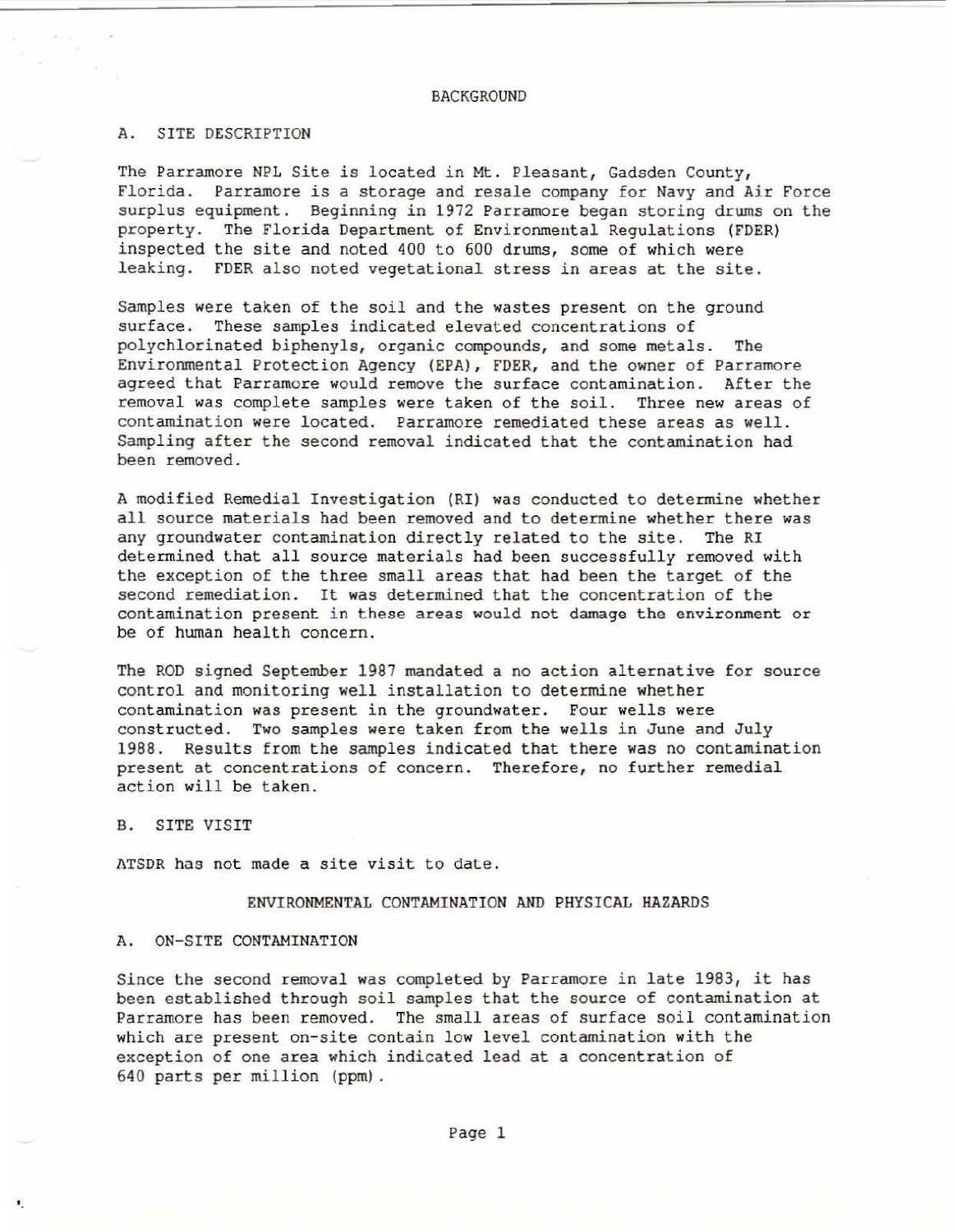#### B. OFF-SITE CONTAMINATION

There does not appear to be any off-site contamination.

# C. PHYSICAL HAZARDS

Scattered throughout Parramore are organized piles of miscellaneous *items.* These piles may pose a physical hazard to employees or trespassers if the piles should fall on them.

## DEMOGRAPHICS OF POPULATION NEAR SITE

The site is located in a low density residential area with approximately 20 homes in the immediate vicinity of the site. There is a population of less than 100 persons within a 1-mile radius of the site. The area surrounding the *site is* primarily agricultural (row crop fields are located along the eastern and northern boundaries), the area is also forested. There are several buildings located on-site which are used as office space and for storage. The site is currently in operation, but the owner has said that he would like to retire soon. ATSDR is not aware of any plans for future use of the site.

#### EVALUATION

A. SITE CHARACTERIZATION (DATA NEEDS AND EVALUATION)

1. Environmental Media

There was no sampling of the biota namely, fish, game, crops, garden vegetables, etc. at the site. This does not appear to be of concern, however, since the source material has been adequately removed. The sampling of the other envirornnental media appears to be adequate.

## 2. Land Use and Demographics

The land use and demographic information provided to ATSDR was adequate.

3. Quality Assurance/Quality Control

Conclusions contained in this Health Assessment are based on the information received by ATSDR. The accuracy of these conclusions is determined by the availability and reliability of the data.

#### B. ENVIRONMENTAL PATHWAYS

,

The bulk of the contamination that was present on-site in the early 1980's was located in the surface soil. This source contamination was removed by Parramore in two separate removals authorized by EPA and FDER. There are still three small areas which contain low concentrations of a few contaminants . These areas are not of public health concern under the present site conditions.

The only surface water present at the site is surface runoff. This was sampled and did not indicate any contamination above background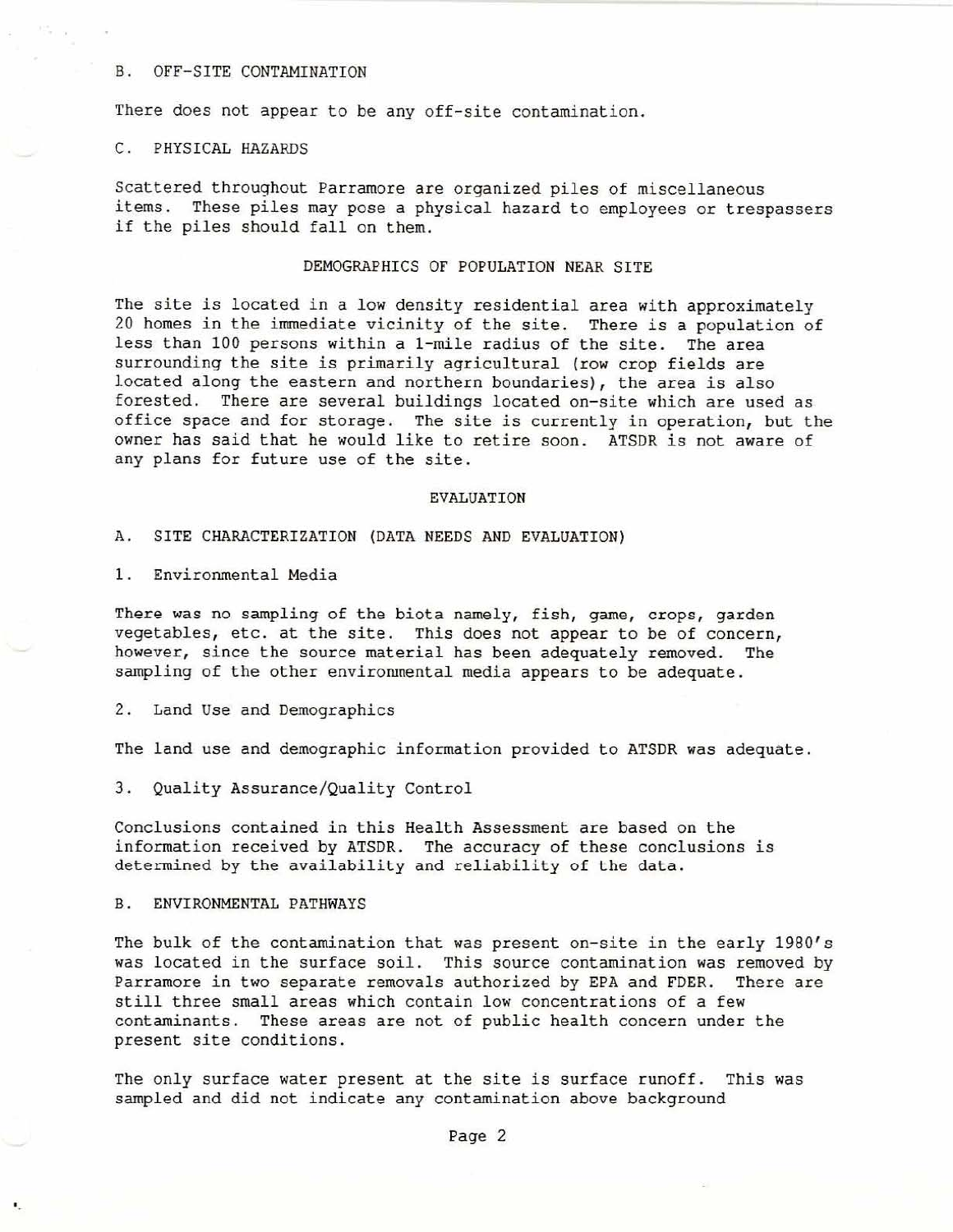concentrations. The nearest surface water body is Mosquito Creek, which is located one-half mile west of Parramore.

The groundwater in the vicinity of the site is in three separate aquifers. The first of these aquifers is a surficial aquifer located in an unconsolidated sand, silt, and clay layered formation. This aquifer is recharged by annual rainfall. The water table is located 3 to 4 feet below the ground surface and its total thickness in the area near Parramore is 15 to 30 feet. The flow is to the northwest. Discharge from the aquifer is in the form of seeps, springs, evapotranspiration, and well pumpage. There is some rural domestic well use of this aquifer.

The second aquifer is the water bearing zone of the upper confining layer of the Hawthorne Formation. It is an artesian aquifer located in sandy clays and sandy limestone. It is separated from the lower aquifer by a layer of clay which is from a few feet to 50 feet thick. There are also a few rural domestic wells located in this aquifer as well.

The final aquifer is the Floridian. It is located in a limestone formation and flows to the southeast. This aquifer is the primary source of drinking water in the area.

The groundwater samples taken during the RI indicated metal contamination near one of the areas of soil contamination. These groundwater samples were turbid and therefore the results were not reliable. The ROD mandated further groundwater monitoring in the area. The results of the monitoring indicated no contamination was present, and therefore, no further action was required .

Although there has been no air or biota sampling at this site, this does not appear to be problem since the source material is no longer present.

C. HUMAN EXPOSURE PATHWAYS

..

There is a potential for ingestion and inhalation exposure to the lead present on-site. The concentration of lead detected, 640 ppm, falls within the Centers for Disease Control and ATSDR Advisory Level (500 to 1,000 ppm) for lead in residential soil which is indicative of a potential increase in the blood lead level of children by ingestion and inhalation of contaminated soils and soil dusts (U.S. Department of Health and Human Services, 1988). Since this site is an industrial site and not residential property, it is felt that this concentration is not of public health concern. However, should the land use change in the future to a residential or recreational use, the possibility of children being exposed to the lead increases and this concentration would then be of public health concern.

# PUBLIC HEALTH IMPLICATIONS

There are no known human exposures present at this site, therefore there are no public health implications to be discussed.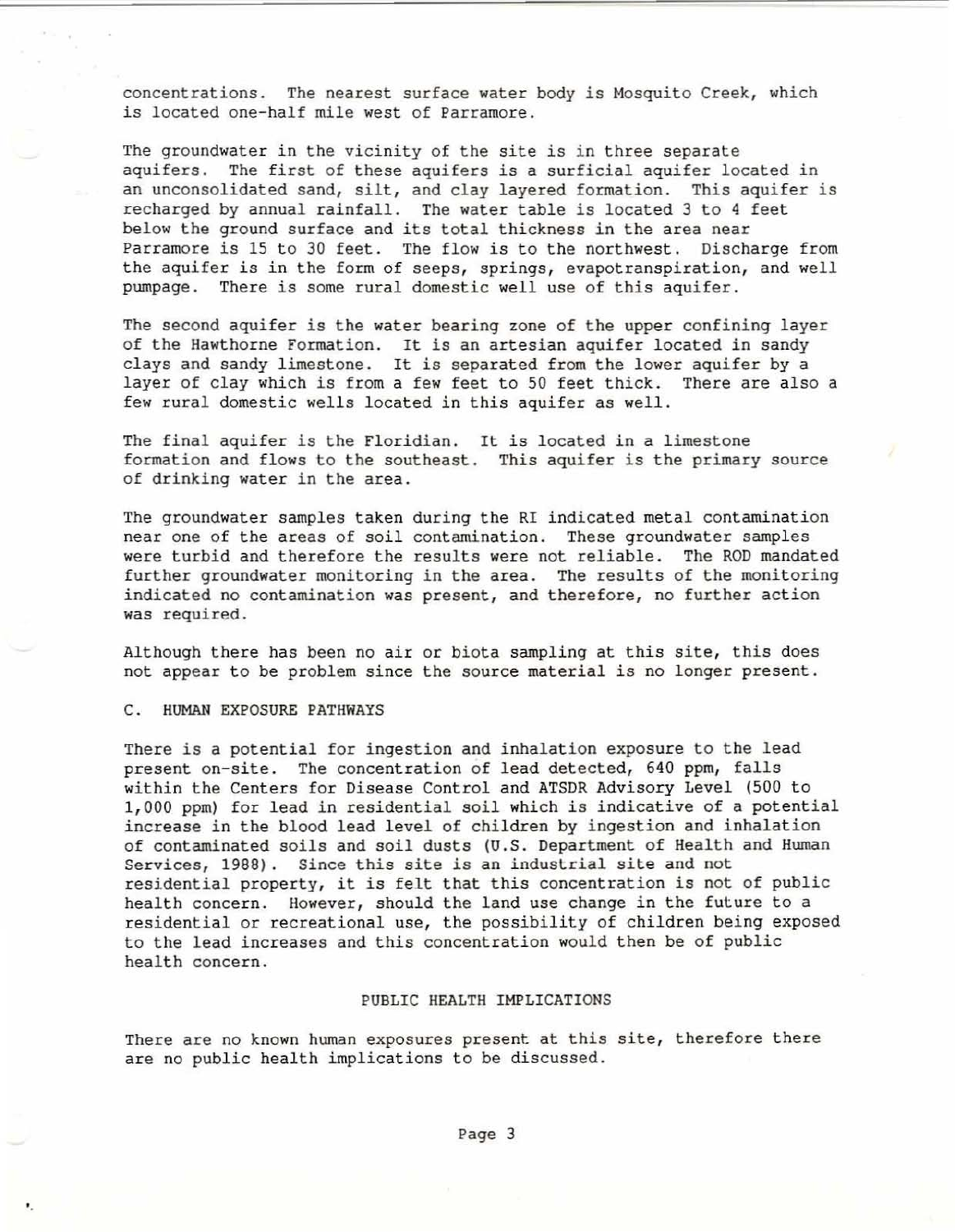## CONCLUS IONS AND RECOMMENDATIONS

## A. CONCLUSIONS

This site is not of public health concern under current conditions because of the absence of human exposure to significant levels of hazardous substances. As noted in the Environmental Pathways and Human Exposure Pathways Sections above, the analytical results of the groundwater monitoring conducted during the summer of 1988 did not indicatate any concentrations of health concern. The removals done by Parramore have adequately minimized the potential for human exposure to the contamination present in the soil in the affected areas of the site.

#### B. RECOMMENDATION

'.

In accordance with the Comprehensive Environmental Response, Compensation, and Liability Act as amended, the Parramore Surplus Company, has been evaluated for appropriate follow-up with respect to health effects studies. Although there are indications that human exposure to on-site/off-site contaminants may have occurred in the past, this site is not being considered for follow-up health studies at this time because no current pathway of exposure can be defined.

#### PREPARERS OF REPORT

Environmental Reviewer: Susan L. Mueller, Environmental Health Specialist, Health Sciences Branch.

Regional Representative: Chuck Pietrosewicz, ATSDR Regional Representative, Region IV .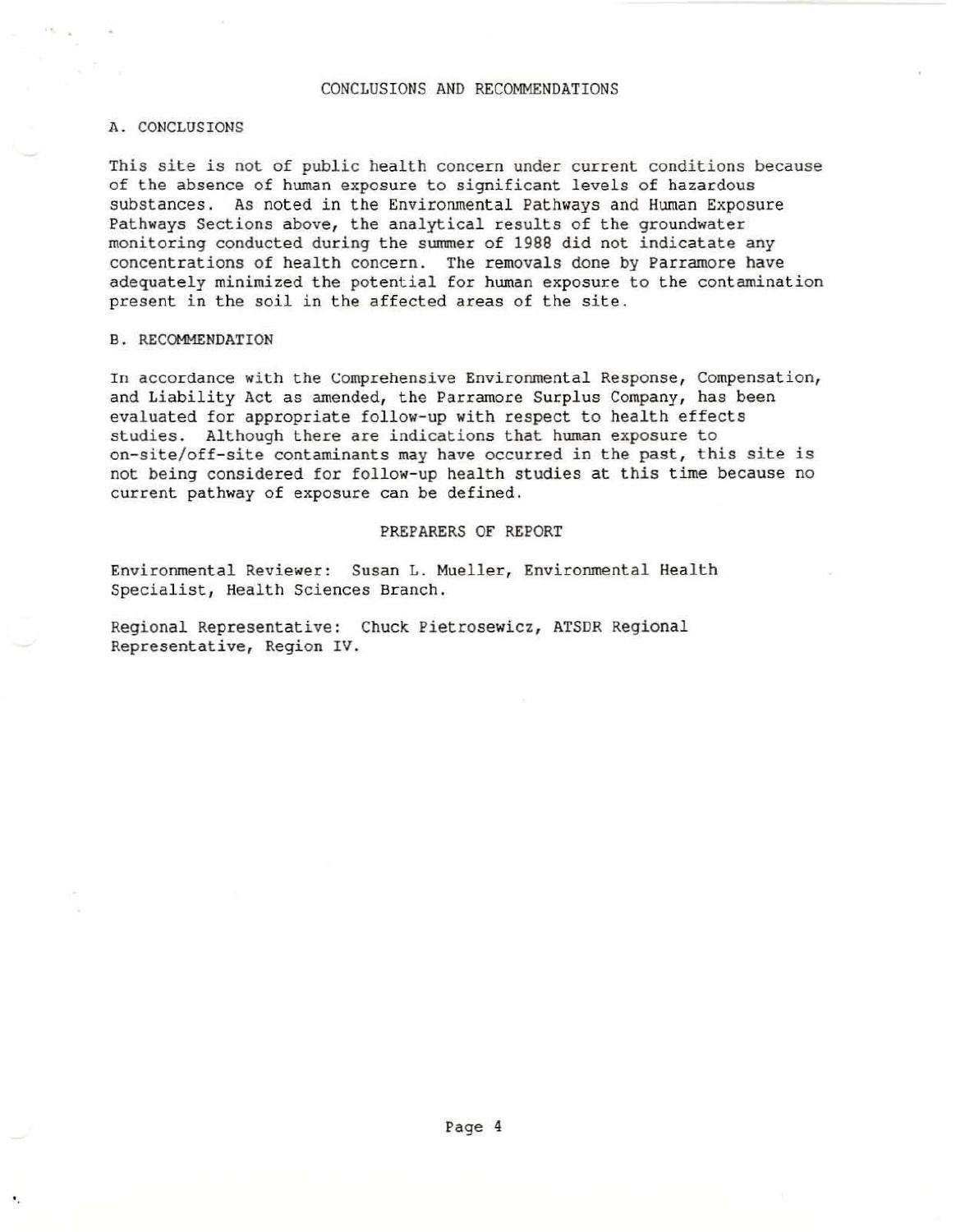## **REFERENCES**

1. Record of Decision, Parramore Surplus Company, Mt. Pleasant, Gadsden County, Florida, 1987.

2. Modified Remedial Investigation, Parramore Surplus Company, Mt. Pleasant, Gadsden County, Florida, NUS Corporation Superfund Division, 1986.

3. Public Health Evaluation, Parramore Surplus Company, Mt. Pleasant, Gadsden County, Florida, U.S. Environmental Protection Agency, 1987.

4. U.S. Department of Health and Human Services. The Nature and Extent of Lead Poisoning in Children in the United States: A Report to Congress. Agency for Toxic Substances and Disease Registry, Atlanta, GA, 1988.

5. ATSDR File.

125

 $\bullet$